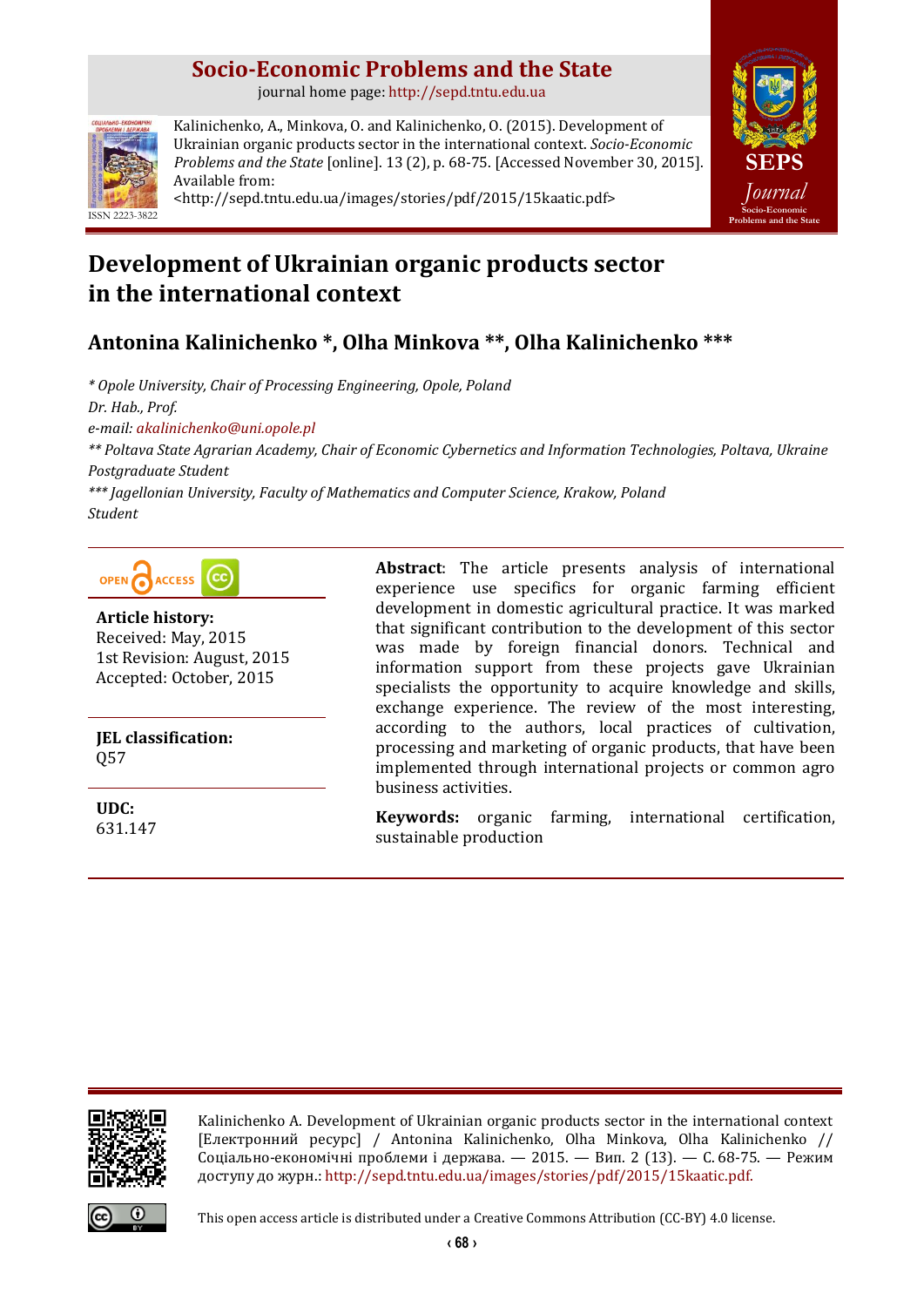## **1. Introduction**

Nowadays recognition of ecologically oriented agricultural production as one of the priority areas of Ukrainian agricultural policy becomes extremely important both on domestic market and within international relations [4].

## **2. Analysis of recent research and publications**

Leading scientists noted following main preconditions for organic production (raw materials) development in Ukraine [1, 12, 16, 17, 19]:

– existence of several domestic agricultural companies that already have a significant experience of organic production and can be used as educational and counseling centers to spread their own experience (The Center of Organic Agriculture, established at the Poltava State Agricultural Academy and private enterprise "Agroecology" in the Poltava region, 2010, etc.);

– availability of initial experience in organic production (mostly obtained with the help of foreign organizations as a result of several international projects realization);

– the potential domestic market for organic products (willingness of Ukrainian consumers to buy highquality and safe organic food);

– significant potential for certified organic products export due to shortage of organic products on world markets;

– the existence of community organizations and associations that are engaged in development and popularization of organic agriculture (Organic Federation of Ukraine, AUPO «Club of Organic Agriculture», Association of Organic Production Stakeholders "BIOLan Ukraine", Association of Organic Production members "Naturprodukt", scientific-industrial group "Eco-Inform-Service", All-Ukrainian environmental NGO "Mama-86" etc.);

– well-developed public environmental organic movement — arrange organic products fairs, scientific and practical conferences, seminars, discussions on issues of organic production development, ensuring the participation in exhibitions, media planning and placement;

– national organizations membership in IFOAM (International Public Association "BIOLan Ukraine", Organic Federation of Ukraine, LLC "Organic Standard", LLC "Ukragrofin", All-Ukrainian public organization "Living Planet" (Zhiva Planeta));

– existence of powerful scientific and practical base (National Academy of Agrarian Sciences of Ukraine (NAAS), National University of Life and Environmental Sciences of Ukraine, Poltava State Agrarian Academy, Institute of Agroecology and Environment Management NAAS, Zhytomyr National Agroecological University, Mykolayiv National Agrarian University, Bila Tserkva National Agrarian University, [Tavria State](http://www.tsatu.edu.ua/en/)  [Agrotechnological University\)](http://www.tsatu.edu.ua/en/).

On the other hand, some authors identify the main reasons hampering the development of organic farming in our country [4, 5, 9, 12-14, 16, 18]:

– low consumers and producers awareness of the organic farming, organic products benefits;

– lack and inadequacy of the legal and regulatory framework;

– lack of high-performance, energy saving and other special equipment to perform all necessary operations in organic agricultural production;

– low level of scientific research financial support in the field of organic production;

– the absence of state regulation, subsidies and programs of financial support of the development of organic production;

– high cost of certification services;

– mainly raw materials, not final products production;

– absence of established distribution network of such products;

– absence of effective state control system for organic production, that would be accredited both at national and international levels, and would cover control of producers and products;

– initial stage of advisory services and consulting operation related to organic farming;

– unstable government policy and crisis situation in Ukraine's economy.

### **3. Unsolved aspects of the problem**

In our opinion, for the effective development of organic production in Ukraine it should be implemented a set of measures, including legal and regulatory support, appropriate incentive mechanisms and financial support, research and advisory support, development of land relations, production area and agricultural market, as well as management, regulation and control instruments improvement.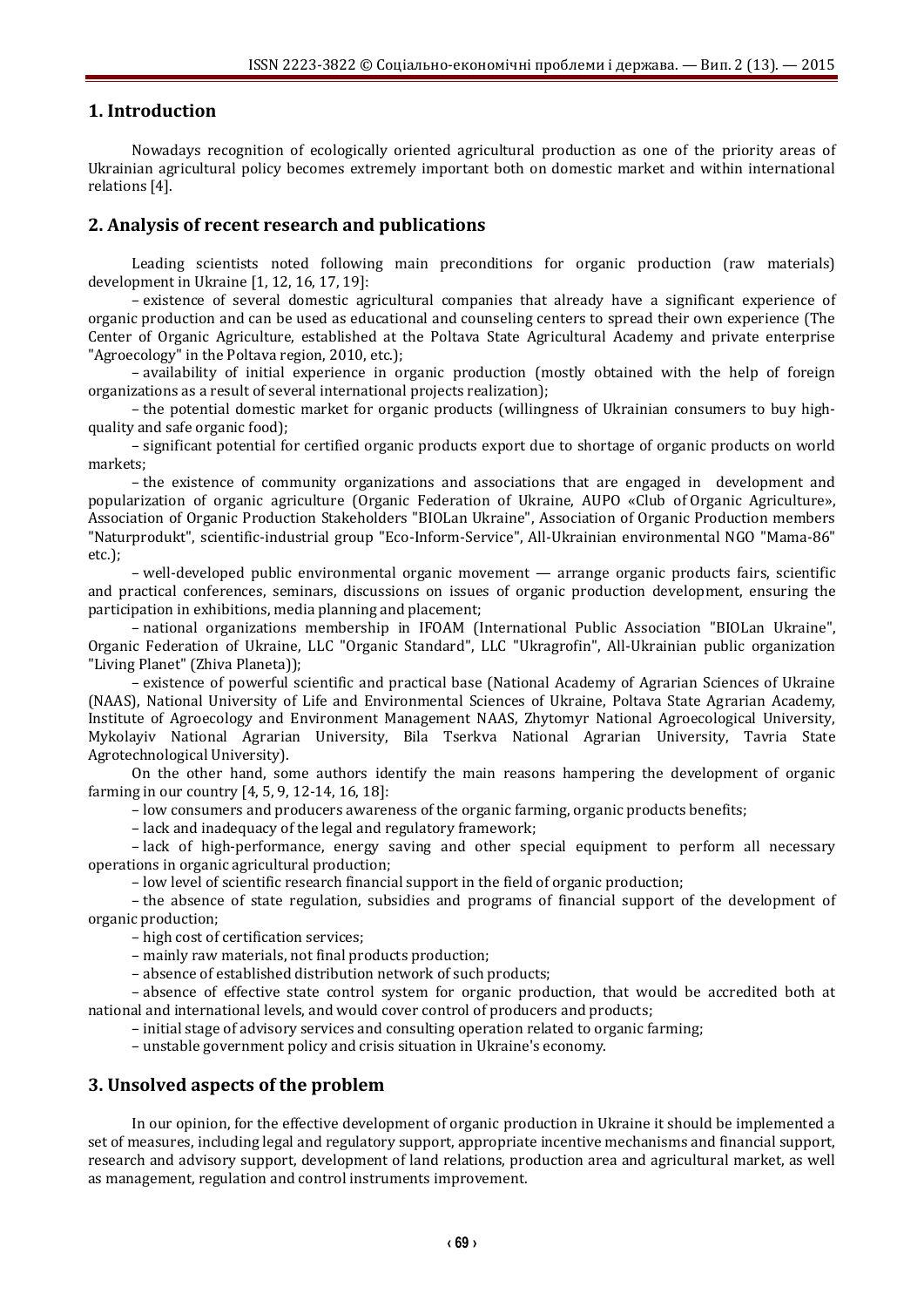### **4. Main material exposition**

The analysis was conducted of international experience embodiment for efficient organic farming development in the domestic agricultural practice. Significant contribution to the development of this sector were made by financial donors from Switzerland, Netherlands, France, Germany and other countries. Technical and information support of these projects has provided Ukrainian specialists to acquire knowledge and skills, exchange experience [7, 8, 21].

Important role in the development of organic production since XX century. Played international projects, among which the following are worth to distinguish:

1. Common Swiss-Ukrainian project "Organic Agriculture Certification and Market Development 2005 – 2011" (Phase I), established with the support of the Research Institute of Agriculture (FiBL, Switzerland). Project goal is support of Ukrainian organic sector and its integration development into global trade. It was introduced providing equal access to new market opportunities for small and medium producers and other participants of organic production and marketing network. It has helped to reduce poverty of local communities, especially in rural areas where poverty reached a critical level in recent years. Phase I of the project included three components: certification services, market development and political dialogue. Results of the project during this period: the number of operators increased from 72 to 190, additionally 40.0 thousand hectares were certified, new market opportunities in export and domestic markets were created (prices rise reached 20-25% in the export market and 40% in the domestic market) [21]. In 2007 certification organization "Organic Standard" was established. It was founded by the organizations representing the organic sector in Ukraine, and in 2009 it received international accreditation and certification of organic production possibility [2].

2. Project "Organic Market Development in Ukraine 2012-2016" (Phase II) is a continuation of previous project held by Switzerland State Secretariat for Economic Affairs (SECO). It`s goal is to promote the competitiveness of Ukrainian organic sector and micro, small and medium enterprises from Ukrainian Carpathians.

3. Kuchma's L.D. President's Fund "Ukraine", that supported the establishment of five specialized centers of natural farming in Ukrainian agricultural high schools (Dnipropetrovsk, Poltava, Zhytomyr, Mykolayiv, Melitopol), as well as school of physical economy in Kyiv and Center of Environmental Culture in Zaporizhia [4].

4. Cooperation of larger companies with small organic farms, interested in organic production export is very important. Such companies could provide payment for the farms certification from own resources. Good example is the firm "Ukragrofin", that exports domestic organic products since 1999 and is actively promoting it on world markets. This company is a member of the International Federation of Organic Agriculture Movements (IFOAM). Together with the German company «Ecoland Grains & Legumes GmbH» common project of growing organic soybeans was conducted in Ukraine since 2005 [10]. Company "Maharishi", "Rivneholod" recently had a similar experience of organic products export.

5. The project "Creation of a regional cluster of ecological products producers", that is sponsored by "Eurasia Foundation" (Poltava region), whose goal is to ensure competitive production of environmentally friendly products without transgenic and chemical contaminants [16]. It was created at the expense of funds provided by the Ukrainian Project Coordinator of Organization for Security and Co-operation in Europe and the US Agency for International Development (USAID). The cluster initiative for the development of bioproducts market was picked up by other industries, and today we are talking not even about the establishment but about effective functioning of the cluster "Naturproducts Poltava" at the non-profit public association "Agricultural Science and Practice".

6. The project "Economic and Employment Promotion", that is being implemented in Ukraine by German Association for International Cooperation «Deutsche Gesellschaft für Internationale Zusammenarbeit (GIZ) GmbH» on behalf of the Germany Federal Ministry for Economic Cooperation and Development (BMZ) with the aim to create a stable, functional, well-established partnerships within the organic sector. Such cooperation is very important for the overall development of the region, organic industry and business.

But today in developed countries scientific and research work has a much broader scope. Thus, in Germany the scientific work on organic farming held at 40 research institutes and universities (for example, only Faculty of Organic Agricultural Sciences of the University of Kassel has more than 170 reports on the results of studies on this direction) [3]. Analysis of this material suggests that overseas experience will come to wider implementation in Ukraine than before.

The organic products (raw materials) in Ukraine is sold in foreign and domestic markets.

The main exporters include European Union countries (Italy, Germany, Netherlands, Switzerland, France, Poland, Greece), North America (USA and Canada), Russia, Israel and Japan [7, 8, 11]. About 80 – 90% of organic products (cereals, legumes and oilseeds) are exported to these countries. Most of organic crops, especially wheat, sunflower, soybean and corn are exported as feed for cattle breeding for Western European organic products producers. Organic dried and frozen fruit, dried medical herbs from Ukraine have a great demand and are used for further processing to EU countries [7].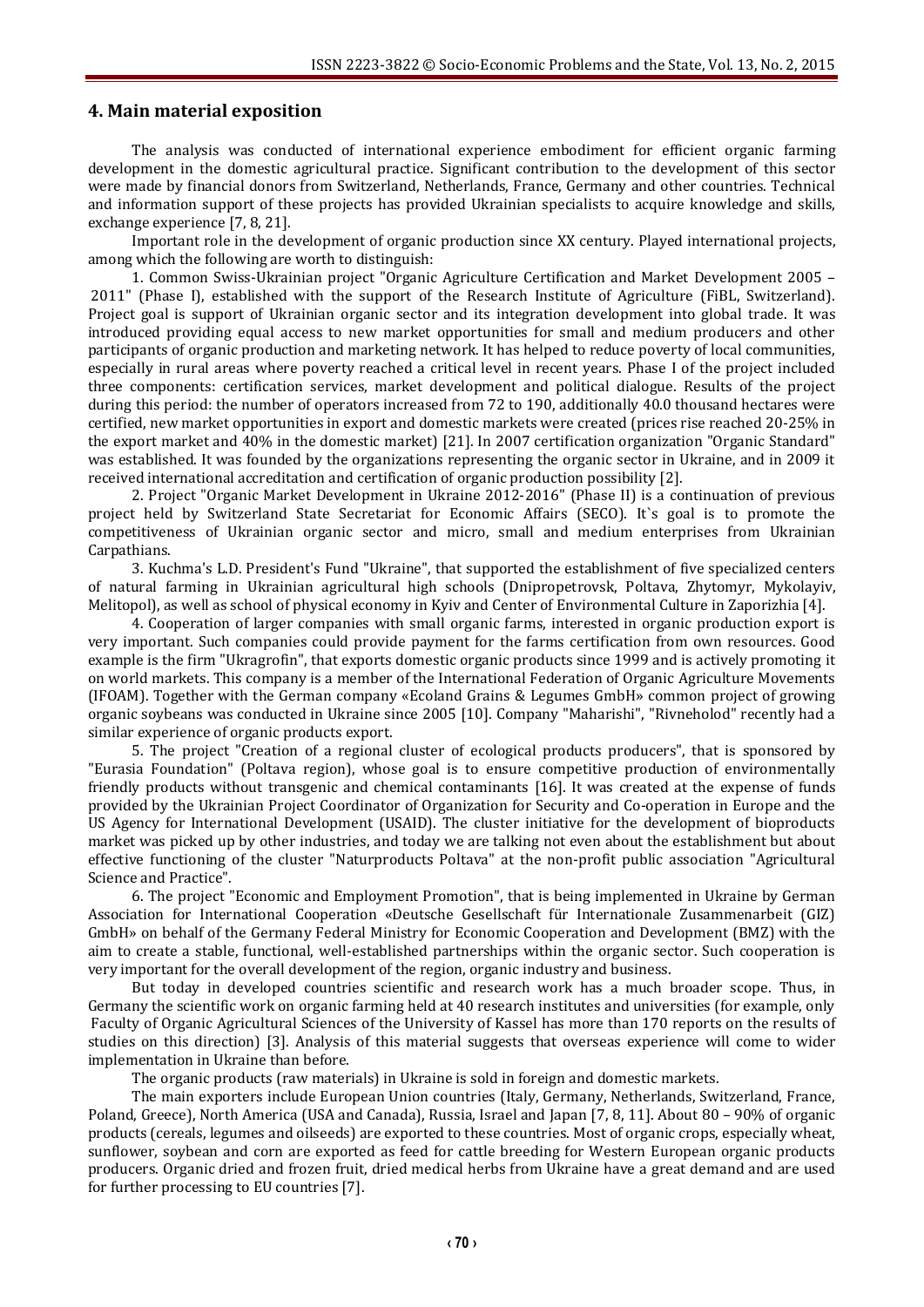The domestic market take only  $5 - 10\%$  of total production [8, 11]. List of organic products produced in Ukraine is updated monthly. It include [6-8, 11, 20]: flour, cereals, honey, milk, eggs, beverages, flax seeds, sunflower oil, syrups, juices, dried fruits, dried pears and apples, herbal teas, bread, wheat pita bread, pasta, flakes, jams, insignificant number of fruits, vegetables and meat products. Distribution channels in Ukraine include [7, 15]:

– small specialized health food stores in major cities (chain stores of natural and organic products "Natur Boutique", LLC "Trade House Organik Era", "Eco Chic", etc.);

– specialized shelves in large supermarkets ("Silpo", "Good Wine", "Auchan", «Chumatskiу shlyah», «Delight», «Billa", "Furshet", "Novus", «Metro», "Megamarket", "Velyka Kyshenia", "Nash Krai", "Eco-Market", "Caravan"), which have less than 1% of production;

– Internet-shops («EcoClub», "Organik Era", "Natur Boutique", "Eco Chic", "Bio Ukraine", "Bebio", " Organik Svit" etc);

– open air organic products fairs;

– measures to promote organic products (within the festivals, food fairs, etc.);

– organic catering is offered by "Organik Era", "Natur Boutique", "Eco Chic", "Glossary", "EcoTatco".

It should be noted that some products are imported too. It includes mainly children's food, spices, fruits, vegetables, pasta, chocolate, wine and some other products [11].

## **5. Conclusions and recommendations for further researches in the direction**

The main factor that holds back the development of organic production is the absence or inadequacy of financial support from the state. The use of three-level system of financial support (Fig.), proposed by T. J. Sui, will allow to fully take into account local specifics and ecological agricultural manufacturers operating conditions [13].

| Financial system support |                                                 |                                                                                                                                                                                                                                                                                                                                                                           |
|--------------------------|-------------------------------------------------|---------------------------------------------------------------------------------------------------------------------------------------------------------------------------------------------------------------------------------------------------------------------------------------------------------------------------------------------------------------------------|
|                          | Level 1<br>national<br>budget                   | - certification of organic farmers;<br>- compensation the cost of risk insurance for growing environmentally friendly<br>products;<br>scientific research of environmental production, processing and storage of<br>ecologically pure products;<br>- preferential loans and leasing of agricultural machinery;<br>- providing environmental advisory services to farmers; |
|                          | Level 2<br>regional<br>budget<br>Level 3        | - regional programs for ecological agricultural production development;<br>improving soil fertility, organic fertilizers and green manure sowing costs<br>compensation;<br>- creation of preparation and distribution network;<br>- implementation of marketing strategies;<br>- conducting training, seminars, fairs;                                                    |
|                          | local<br>government<br>(municipality)<br>budget | - the purchase of ecologically pure products for catering in schools, kindergartens<br>and hospitals;<br>- support organic agricultural manufacturers, especially young farmers                                                                                                                                                                                           |

### **Figure. The state system of financial support, constructed by authors based on** [13]

We believe that as the main financial and economic measures for state support of organic production development in Ukraine should be provide:

– subsidizing interest rates on loans;

– grant and subsidizing part of the production cost and crop insurance for organic producers;

- preferential loans and tax;
- improving the regulation mechanisms for the regional markets.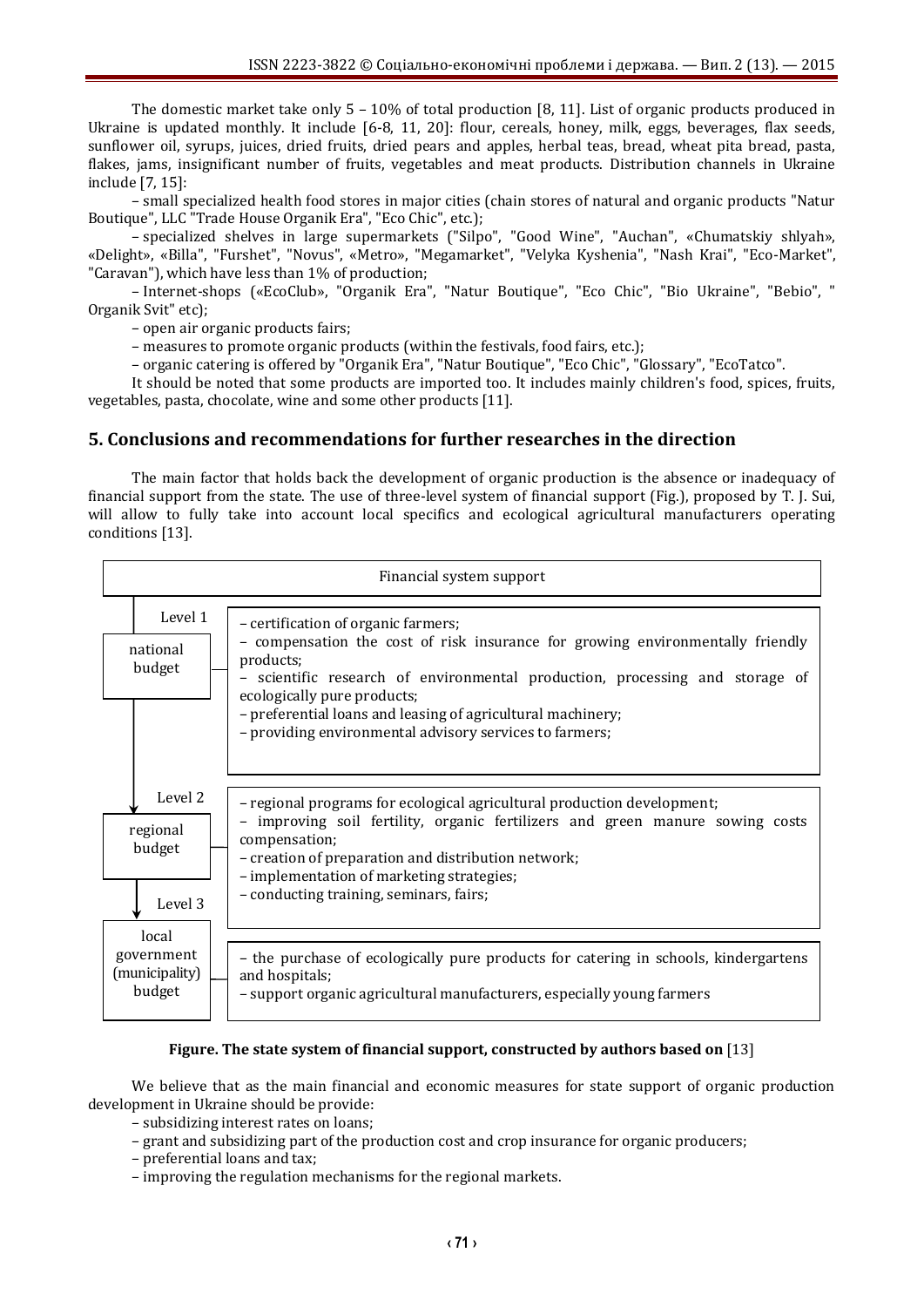In addition, the state can support the environmental inspection, environmental consulting service, relevant marketing and supply organizations, organic seed and breeding farms, scientific research, partnerships and special programs for the organic agriculture development [18].

# **Author details (in Ukrainian)**

## **Розвиток українського сектору органічної продукції у міжнародному контексті**

Антоніна Калініченко, д.с.-г.н., проф. 1, 2, Ольга Мінькова, аспірантка <sup>2</sup> ;

Ольга Калініченко, студентка <sup>3</sup>

<sup>1</sup> Опольський університет, м. Ополе, Польща

<sup>2</sup>Полтавська державна аграрна академія, м. Полтава, Україна

<sup>3</sup> Ягеллонський університет, м. Краків, Польща

**Анотація**. Проведено аналіз особливостей використання міжнародного досвіду для ефективного розвитку органічного землеробства у вітчизняній аграрній практиці. Відмічено, що значний внесок у розвиток цього сектору було зроблено закордонними фінансовими донорами. Технічна та інформаційна підтримка з цих проектів надала українським спеціалістам можливість набути знання та вміння, обмінятися досвідом. Зроблено огляд найбільш цікавих, на думку авторів, вітчизняних практик вирощування, переробки та збуту органічної продукції, що були реалізовані в рамках міжнародних проектів чи спільної агропідприємницької діяльності.

**Ключові слова**: органічне землеробство, міжнародна сертифікація, екологічне виробництво

### **Author details (in Russian)**

#### **Развитие украинского сектора органической продукции в международном контексте**

Антонина Калиниченко, д.с.-х.н., проф. 1, 2, Ольга Минькова, аспирант <sup>2</sup>;Ольга Калиниченко, студент <sup>3</sup>

<sup>1</sup> Опольский университет, г. Ополе, Польша

<sup>2</sup>Полтавская государственная аграрная академия, г. Полтава, Украина

<sup>2</sup> Ягеллонский университет, г. Краков, Польша

**Аннотация**. Проанализировано особенности использования международного опыта для эффективного развития органического земледелия в отечественной аграрной практике. Отмечено, что значительный вклад в развитие этого сектора был сделан зарубежными финансовыми донорами. Техническая и информационная поддержка этих проектов предоставила украинским специалистам возможность приобрести знания и навыки, обменяться опытом. Сделан обзор наиболее интересных, по мнению авторов, отечественных практик выращивания, переработки и сбыта органической продукции, реализованных в рамках международных проектов или совместной агропредпринимательской деятельности.

**Ключевые слова**: органическое земледелие, международная сертификация, экологическое производство

## **Appendix. Supplementary material**

Supplementary data associated with this article can be found, in the online version, at <http://sepd.tntu.edu.ua/images/stories/pdf/2015/15kaatic.pdf>

### **Funding**

The authors received no direct funding for this research.

#### **Citation information**

Kalinichenko, A., Minkova, O. and Kalinichenko, O. (2015). Development of Ukrainian organic products sector in the international context. *Socio-Economic Problems and the State* [online]. 13 (2), p. 68-75. [Accessed November 30, 2015]. Available from: <http://sepd.tntu.edu.ua/images/stories/pdf/2015/15kaatic.pdf>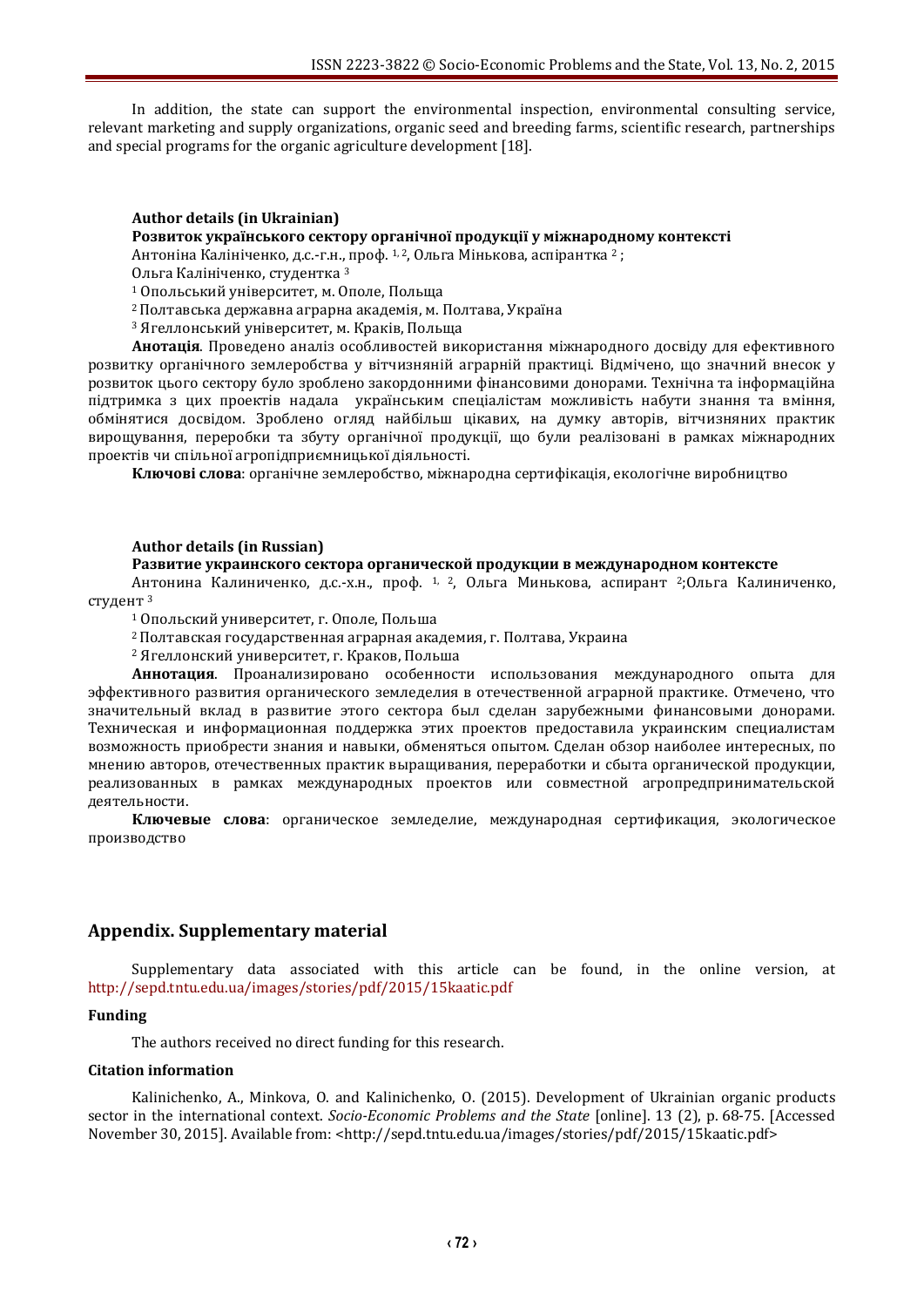# **References**

- 1. Boiko, L. (2001). Prerequisites of development organic production in Ukraine [Peredumovy rozvytku orhanichnoho vyrobnytstva v Ukraini]. *Zemlevporiadnyi visnyk = Land management herald*, No. 2, pp. 30– 34.
- 2. Hrynyk, I. V., Kondratenko, P. V. (2014). Scientific aspects of growing production of organic gardening [Naukovi aspekty orhanizatsii vyroshchuvannia produktsii orhanichnoho sadivnytstva]. *Visnyk ahrarnoi nauky = Bulletin of Agricultural Science,* No. 10, pp. 17–21. Accessed at: [http://agrovisnyk.org.ua/files/van10\\_2014.pdf.](http://agrovisnyk.org.ua/files/van10_2014.pdf)
- 3. Zubets, M. V., Medvediev, V. V., Baliuk, S. A. (2010). Development and scientific provision organic agriculture in European countries [Rozvytok i naukove zabezpechennia orhanichnoho zemlerobstva v Yevropeiskykh krainakh]. *Visnyk ahrarnoi nauky = Bulletin of Agricultural Science,* No. 10, pp. 5–8.
- 4. Kobets, A.S., Katan, L.I., Hrytsan, Yu.I., Demydov, O.A. (2014). Government funding and management of development of organic production Ukraine [Derzhavne finansuvannia ta upravlinnia rozvytkom orhanichnoho vyrobnytstva Ukrainy]. Orhanichne vyrobnytstvo i prodovolcha bezpeka = ІІ Int. Scientific Conf. «Organic production and food security». Zhytomyr, 2014, pp. 346–350.
- 5. Kuchma, L. (2012). Health and welfare of the nation priority agricultural policy of the state [Zdorovia i dobrobut natsii – priorytet ahrarnoi polityky derzhavy]. *Ezhenedelnyk 2000 = Weekly journal 2000,* No. 43 (627), p. 6. Accessed at[: http://www.2000.ua/modules/pages/ files/43627\\_456490.pdf.](http://www.2000.ua/modules/pages/%20files/43627_456490.pdf)
- 6. Mylovanov, Ye.V. (2009). Organic farming: prospects for Ukraine [Orhanichne silske hospodarstvo: perspektyvy dlia Ukrainy]. *Posibnyk ukrainskoho khliboroba = Ukrainian farmer Manual,* pp. 257–260. Accessed at: [http://www.nbuv.gov.ua/old\\_jrn/Chem\\_Biol/Pukh/2009/257.pdf.](http://www.nbuv.gov.ua/old_jrn/Chem_Biol/Pukh/2009/257.pdf)
- 7. Urban, I., Khuber, B., Dytrtova, K., Prokopchuk, N., Aizerinh, T., Willer, Kh. (2013). The possibilities of state support for the development of organic agriculture: Experience of other countries [*Mozhlyvosti derzhavnoi pidtrymky dlia rozvytku orhanichnoho silskoho hospodarstva : Dosvid inshykh krain*]. Kyiv, 2013. p. 122. Accessed at: [http://www.ukraine.fibl.org/fileadmin/documents](http://www.ukraine.fibl.org/fileadmin/documents-ukraine/PossibilitiesOfStateSupport.pdf)[ukraine/PossibilitiesOfStateSupport.pdf.](http://www.ukraine.fibl.org/fileadmin/documents-ukraine/PossibilitiesOfStateSupport.pdf)
- 8. Pryimachuk, T.Yu., Ratoshniuk, T.M., Shtanko, T.A., Sitnikova, T.Yu., Protsenko, A.V. (2014). The organic market: foreign experience and prospects of Ukraine [Orhanichnyi rynok: zarubizhnyi dosvid ta perspektyvy Ukrainy]. *Orhanichne vyrobnytstvo i prodovolcha bezpeka = ІІ Int. Scientific Conf. «Organic production and food security»*. Zhytomyr, 2014, pp. 404–408.
- 9. Pysarenko, P. V., Horb, O. O., Nevmyvaka, T. V., Holik, Yu. S. (2009). Basics of biological and adaptive farming [*Osnovy biolohichnoho ta adaptyvnoho zemlerobstva*]. Poltava, 2009. 312 p.
- 10. LLC «Ukragrofin»: Official site [*Ofitsiinyi sait Tovarystva z obmezhenoiu vidpovidalnistiu «Ukrahrofin»*]. Accessed at: the contract of the contract of the contract of the contract of the contract of the contract of the contract of the contract of the contract of the contract of the contract of the contract of the contract of t [http://www.ukragrofin.organic.ua/index.php?option=com\\_content&view=article&id=8&Itemid=9&lang](http://www.ukragrofin.organic.ua/index.php?option=com_content&view=article&id=8&Itemid=9&lang=uk)
- $=$ uk. 11. Plotnikova, M.F. (2014). Organic production as the basis of food security of country [Orhanichne vyrobnytstvo yak osnova prodovolchoi bezpeky krainy]. *Orhanichne vyrobnytstvo i prodovolcha bezpeka = ІІ Int. Scientific Conf. «Organic production and food security»*. Zhytomyr, 2014, pp. 384–388.
- 12. Project Organic Federation of Ukraine No 169/2 of 05 May 2008 «Concept of the State Program of development of organic production in Ukraine» [*Proekt Federatsii orhanichnoho rukhu Ukrainy «Kontseptsiia derzhavnoi Prohramy rozvytku orhanichnoho vyrobnytstva v Ukraini» vid 05.05.2008 r. № 169/2*]. Accessed at[: http://organic.com.ua/uk/homepage/2010-01-26-13-45-25?showall=1.](http://organic.com.ua/uk/homepage/2010-01-26-13-45-25?showall=1)
- 13. Sus, T.Y. (2014). Features of funding the development of ecological agricultural production in Ukraine [*Osoblyvosti finansuvannia rozvytku ekolohichnoho silhospvyrobnytstva v Ukraini*]. Orhanichne vyrobnytstvo i prodovolcha bezpeka = ІІ Int. Scientific Conf. «Organic production and food security». Zhytomyr, 2014, pp. 423–426.
- 14. Khodakivska, O.V. (2013). The development of the domestic organic sector in a globalized economy [Rozvytok vitchyznianoho orhanichnoho sektoru v umovakh hlobalizatsii ekonomiky]. *Orhanichne vyrobnytstvo i prodovolcha bezpeka = І Int. Scientific Conf. «Organic production and food security»*. Zhytomyr, 2013, pp. 66–70.
- 15. Tsehelnyk, N. I. (2014). Condition of production organic products in Ukraine and its potential buyers [Stan vyrobnytstva orhanichnoi produktsii v Ukraini ta yii potentsiini pokuptsi]. *Orhanichne vyrobnytstvo i prodovolcha bezpeka = ІІ Int. Scientific Conf. «Organic production and food security»*. Zhytomyr, 2014, pp. 522–526.
- 16. Chaika, T.O., Sirenko, N.M. (2013). The development of organic production in the agricultural sector of Ukraine [*Rozvytok vyrobnytstva orhanichnoi produktsii v ahrarnomu sektori ekonomiky Ukrainy*]. Donetsk, Izd «Noulidzh», 2013. 319 p.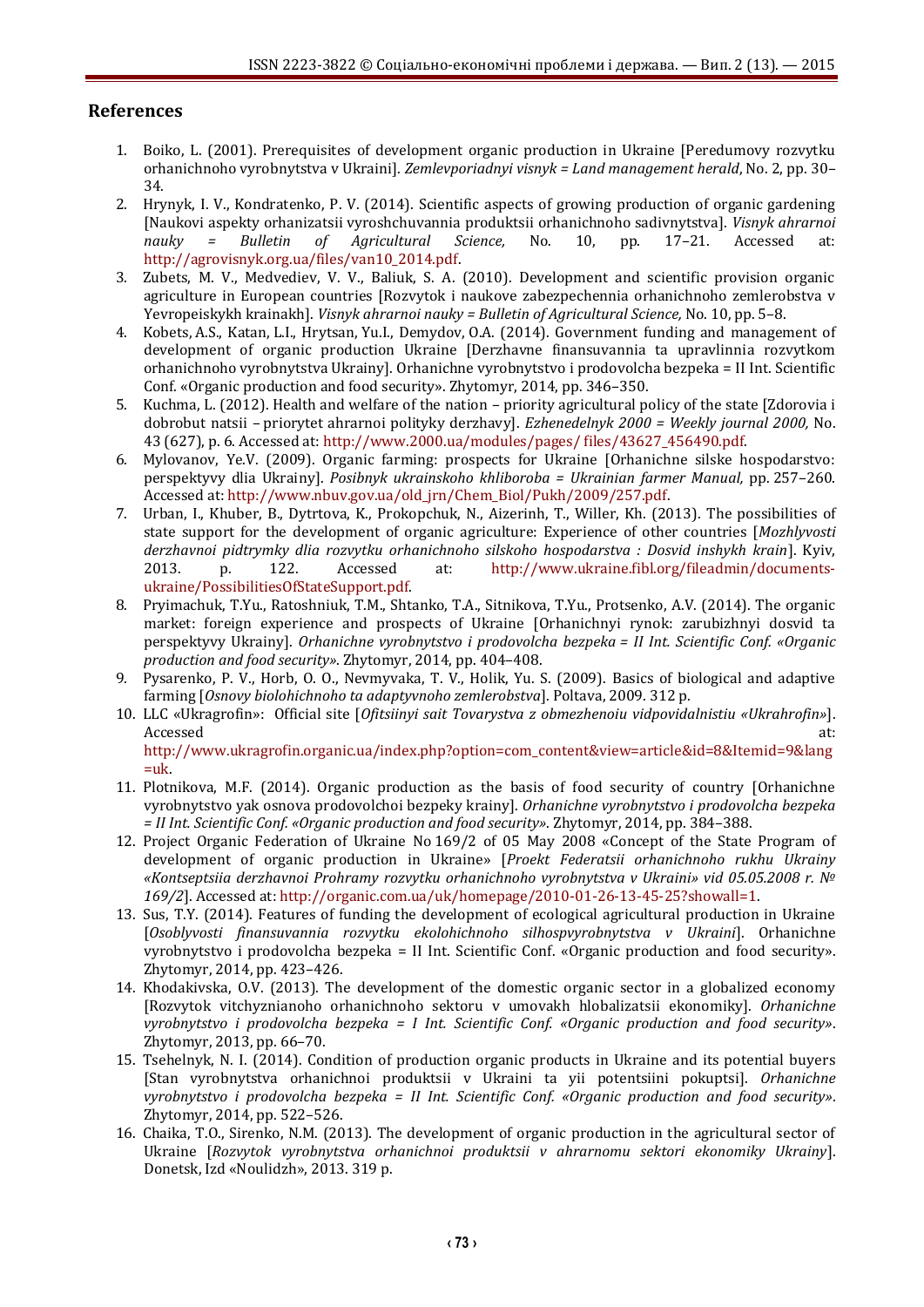- 17. Chaika, T.O. (2012). Obstacles to the development of organic agriculture [Rozvytok vyrobnytstva orhanichnoi produktsii v ahrarnomu sektori ekonomiky Ukrainy]. *Visnyk ahrarnoi nauky Prychornomoria = Bulletin of Agricultural Science of the Black Sea,* Vol. 2, pp. 126–131.
- 18. Chudovska, V.A. (2014). Organizational and economic features of organic agricultural production in Ukraine [*Orhanizatsiino-ekonomichni osoblyvosti orhanichnoho silskohospodarskoho vyrobnytstva v Ukraini*]. Orhanichne vyrobnytstvo i prodovolcha bezpeka = ІІ Int. Scientific Conf. «Organic production and food security». Zhytomyr, 2014, pp. 482–486.
- 19. As for the directions of development of organic agricultural production in Ukraine [*Shchodo napriamiv rozvytku orhanichnoho vyrobnytstva silskohospodarskoi produktsii v Ukraini*]. Accessed at [http://www.niss.gov.ua/articles/1292.](http://www.niss.gov.ua/articles/1292/)
- 20. What are certified organic products produced in Ukraine? [Yaki sertyfikovani orhanichni produkty vyrobliaiutsia v Ukraini?]. Accessed a[t http://organic.ua/organicworld/made-in-ukraine.](http://organic.ua/organicworld/made-in-ukraine)
- 21. *Organic Market Development in Ukraine 2012 – 2016*. Accessed at: [http://www.ukraine.fibl.org/de/ua](http://www.ukraine.fibl.org/de/ua-about-project.htm)[about-project.htm.](http://www.ukraine.fibl.org/de/ua-about-project.htm)

# **Використана література**

- 1. Бойко Л. Передумови розвитку органічного виробництва в Україні / Л. Бойко // Землевпорядний вісник. – 2001. – № 2. – С. 30–34.
- 2. Гриник І. В. Наукові аспекти організації вирощування продукції органічного садівництва / І. В. Гриник, П. В. Кондратенко // Вісник аграрної науки. – 2014. – № 10 – С.17–21. [Електронний ресурс] – Режим доступу : [http://agrovisnyk.org.ua/files/ van10\\_2014.pdf.](http://agrovisnyk.org.ua/files/%20van10_2014.pdf)
- 3. Зубець М. В. Розвиток і наукове забезпечення органічного землеробства в Європейських країнах / М. В. Зубець, В. В. Медведєв, С. А. Балюк // Вісник аграрної науки. – 2010. – № 10. – С. 5–8.
- 4. Кобець А. С. Державне фінансування та управління розвитком органічного виробництва України / А. С. Кобець, Л. І. Катан, Ю. І. Грицан, О. А. Демидов // Органічне виробництво і продовольча безпека. – Житомир : Вид-во «Полісся», 2014. – С. 346–350.
- 5. Кучма Л. Здоров'я і добробут нації пріоритет аграрної політики держави / Л. Кучма // Еженедельник 2000. – 2012. –№ 43 (627). – С. 6А : [Електронний ресурс]. – Режим доступу : [http://www.2000.ua/modules/pages/ files/43627\\_456490.pdf.](http://www.2000.ua/modules/pages/%20files/43627_456490.pdf)
- 6. Милованов Є. В. Органічне сільське господарство: перспективи для України / Є.В. Милованов // Посібник українського хлібороба. – 2009. – С. 257–260 [Електронний ресурс]. – Режим доступу: [http://www.nbuv.gov.ua/old\\_jrn/Chem\\_Biol/Pukh/2009/257.pdf.](http://www.nbuv.gov.ua/old_jrn/Chem_Biol/Pukh/2009/257.pdf)
- 7. Можливості державної підтримки для розвитку органічного сільського господарства : Досвід інших країн / І. Урбан, Б. Хубер, К. Дитртова, Н. Прокопчук, Т. Айзерінг, Х. Віллер. – Київ, 2013. – 122 с. [Електронний ресурс]. – Режим доступу : [http://www.ukraine.fibl.org/fileadmin/documents](http://www.ukraine.fibl.org/fileadmin/documents-ukraine/Possibilities%20OfStateSupport.pdf)[ukraine/Possibilities OfStateSupport.pdf.](http://www.ukraine.fibl.org/fileadmin/documents-ukraine/Possibilities%20OfStateSupport.pdf)
- 8. Органічний ринок: зарубіжний досвід та перспективи України / Т. Ю. Приймачук, Т. М. Ратошнюк, Т. А. Штанько, Т. Ю. Сітнікова, А. В. Проценко // Органічне виробництво і продовольча безпека. – Житомир : Вид-во «Полісся», 2014. – С. 404–408.
- 9. Основи біологічного та адаптивного землеробства : [навчальний посібник] / П. В. Писаренко, О. О. Горб, Т. В. Невмивака, Ю. С. Голік. – Полтава, 2009. – 312 с.
- 10. Офіційний сайт товариства з обмеженою відповідальністю «Украгрофін» [Електронний ресурс]. Режим доступу :

[http://www.ukragrofin.organic.ua/index.php?option=com\\_content&view=article&id=8&Itemid=9&lang](http://www.ukragrofin.organic.ua/index.php?option=com_content&view=article&id=8&Itemid=9&lang=uk)  $=$ uk.

- 11. Плотнікова М. Ф. Органічне виробництво як основа продовольчої безпеки країни / М. Ф. Плотнікова // Органічне виробництво і продовольча безпека. – Житомир : Вид-во «Полісся», 2014. – С. 384–388.
- 12. Проект Федерації органічного руху України № 169/2 від 05.05.2008 р. «Концепція державної Програми розвитку органічного виробництва в Україні» [Електронний ресурс]. – Режим доступу : [http://organic.com.ua/uk/homepage/2010-01-26-13-45-25?showall=1.](http://organic.com.ua/uk/homepage/2010-01-26-13-45-25?showall=1)
- 13. Сус Т. Й. Особливості фінансування розвитку екологічного сільгоспвиробництва в Україні / Т. Й. Сус // Органічне виробництво і продовольча безпека. – Житомир : Вид-во «Полісся», 2014. – С. 423–426.
- 14. Ходаківська О. В. Розвиток вітчизняного органічного сектору в умовах глобалізації економіки / О.В. Ходаківська // Органічне виробництво і продовольча безпека. – Житомир : «Полісся», 2013. – С. 66–70.